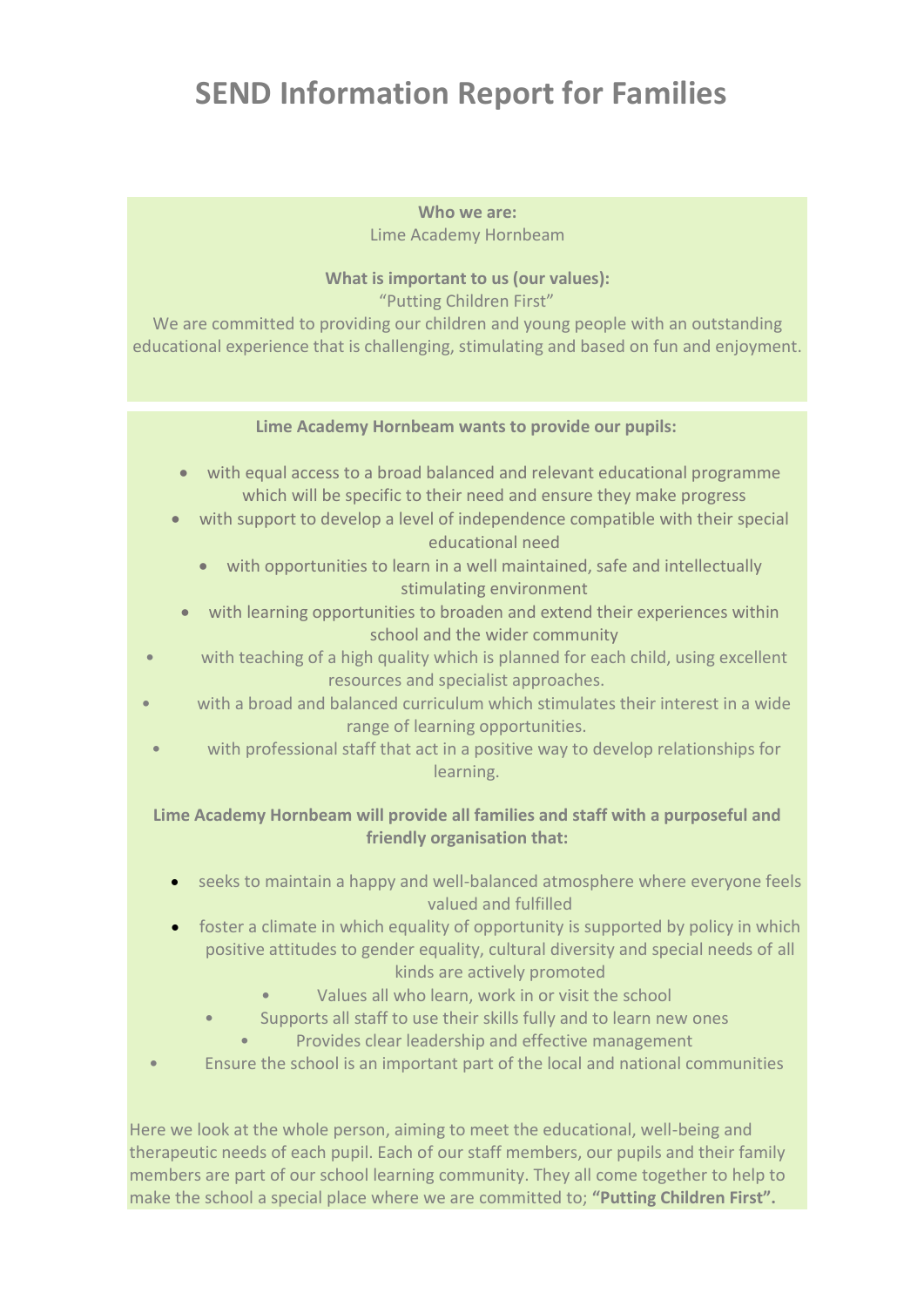#### **Who we offer this service to:**

Children and young adults (3 to 19) who have an Education Health Care Plan with a primary area of cognition and learning (severe or profound learning difficulties) as described in the SEND code of practice.

**How and when we do it:**  The school day runs from 9.00am to 3.00pm Monday to Friday.

How to contact us:

Lime Academy Hornbeam

Email: [hornbeamoffice@limetrust.org](mailto:hornbeamoffice@limetrust.org)

Website: www. limeacademyhornbeam.org

Tel: 020 8503 2225 William Morris Campus Tel: 020 8527 2464 Brookfield House Campus

## **SEND Information Report for Pupils**

**Who we are:**  Lime Academy Hornbeam







**What is important to us (our values):**  Putting you first and helping you to succeed in all areas of your life.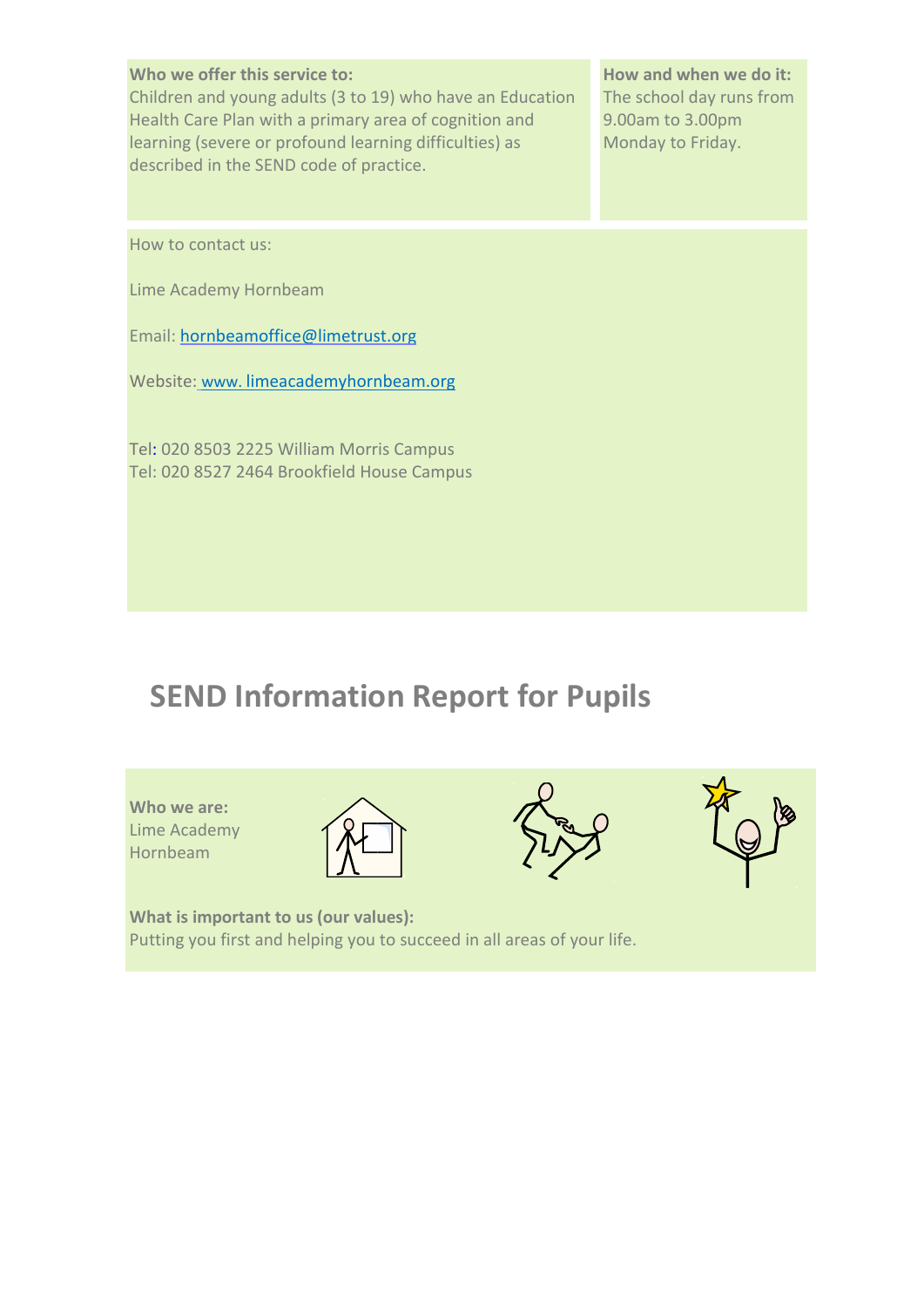#### **What we do:**

- Respect you as an individual.
- Help you learn in a fun and interesting way.
- Show you lots of exciting things and take you to new places.
- Make sure people know what you can do.
- Tell everyone how great you are.
- Help your family to care for you.
- Make sure you know about changes in your life.

**"Putting Children First"** 

**Who we offer this service to:**  Children and young adults from the age of 3 to 19.



**How and when we do it:**  The school day runs from 9.00am to 3.30pm Monday to Friday.



Lime Academy Hornbeam How to contact us: [www.limeacademyhornbeam.org](http://www.limeacademyhornbeam.org/)

hornbeamoffice@limetrust.org

William Morris Campus 020 8503 2225

Brookfield House Campus 020 8527 2464